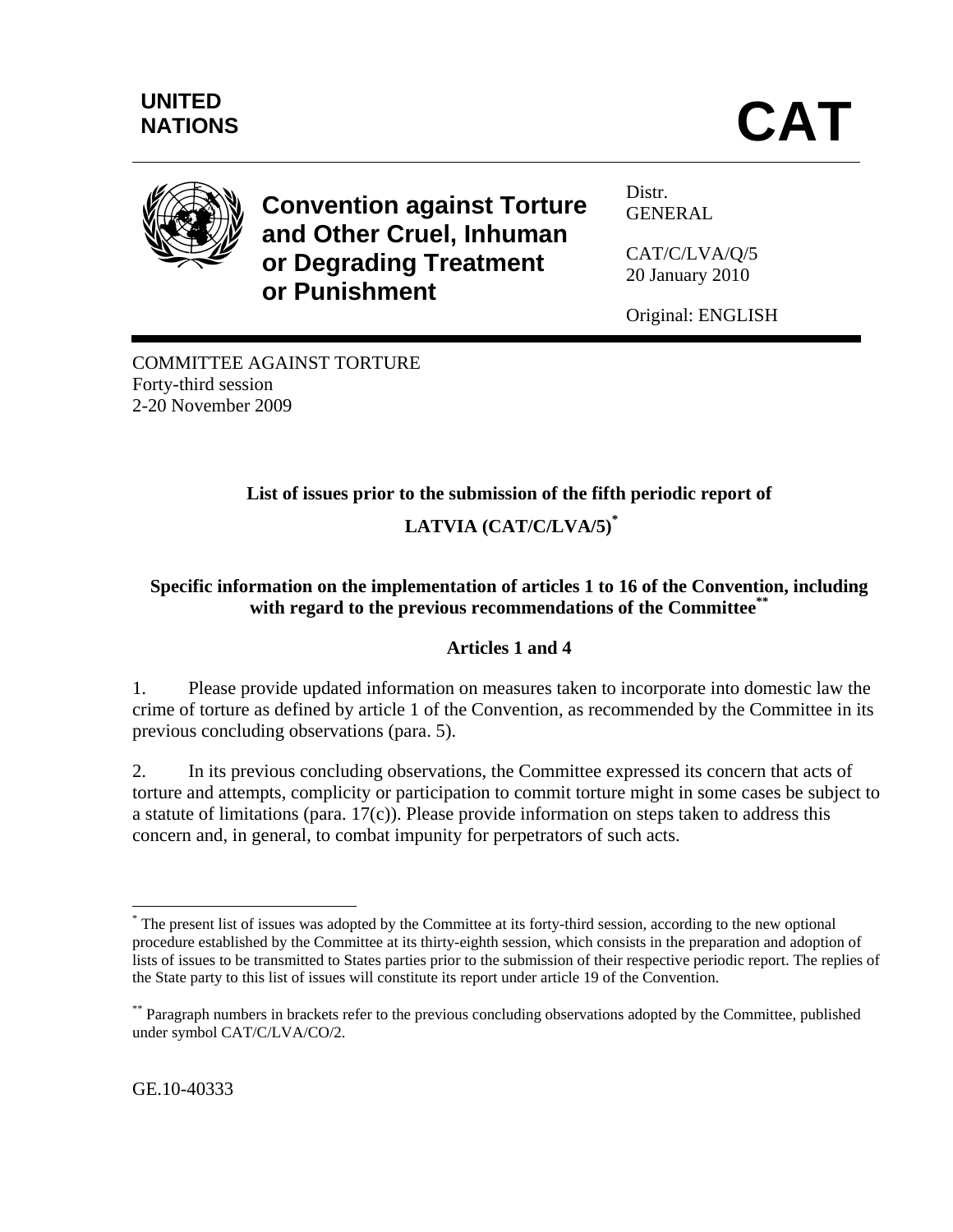#### **Article 2**

3. In light of the Committee's previous concluding observations, please provide information on the measures taken to ensure the effective functioning of the Ombudsman institution (para. 6). In particular, please provide updated information on the number of staff members and financial resources available to the Ombudsman institution. Please also provide updated information on the mandate of the institution and how this mandate is carried out. Furthermore, please indicate steps taken by the State party to ensure that the Ombudsman institution complies with the Paris Principles, including with regard to its independence, and to seek accreditation with the International Coordinating Committee of National Institutions for the Protection and Promotion of Human Rights.

4. With reference to the Committee's previous concluding observations, please provide information on effective steps taken to ensure that all detainees are afforded fundamental legal safeguards in practice, including the right to notify a relative or third party (para. 7). In particular, please indicate if the State party has formally guaranteed by law and fully implemented in practice the right of access to a doctor, if possible, of their own choice, as from the very outset of their deprivation of liberty. Furthermore, please provide updated information on steps taken to ensure an effective right of access to a lawyer, as from the outset of their deprivation of liberty and throughout the investigation phase, the whole of the trial and during appeals. In this respect, please provide information on steps taken to provide lawyers with proper working conditions in detention and remand centres, and elaborate on the functioning of the legal aid system, including on the financing of the system.

5. Please describe measures taken to further reduce the duration of detention in custody and detention before charges are brought. Please elaborate on any steps taken to develop and implement alternatives to deprivation of liberty, including probation, mediation, community service or suspended sentences. Please inform the Committee of the impact and results of these measures.

#### **Article 3**

6. Please provide information on any steps taken to ensure that the State party fulfils all its nonrefoulement obligations under article 3 of the Convention, in particular to consider all elements of an individual case. Please indicate any requests for extradition received and provide detailed information on all cases of extradition, return or expulsion that have taken place since the previous report.

7. Please indicate whether the State party has signed any agreements related to the return of asylum-seekers. If so, please provide information on any safeguards included in such agreements to ensure that article 3 of the Convention will not be violated.

8. The Committee would appreciate it if the State party provided the following:

(a) Information on measures taken to ensure that detention of asylum-seekers is used only in exceptional circumstances or as a last resort, and then only for the shortest possible time, in light of the Committee's previous concluding observations (para. 8).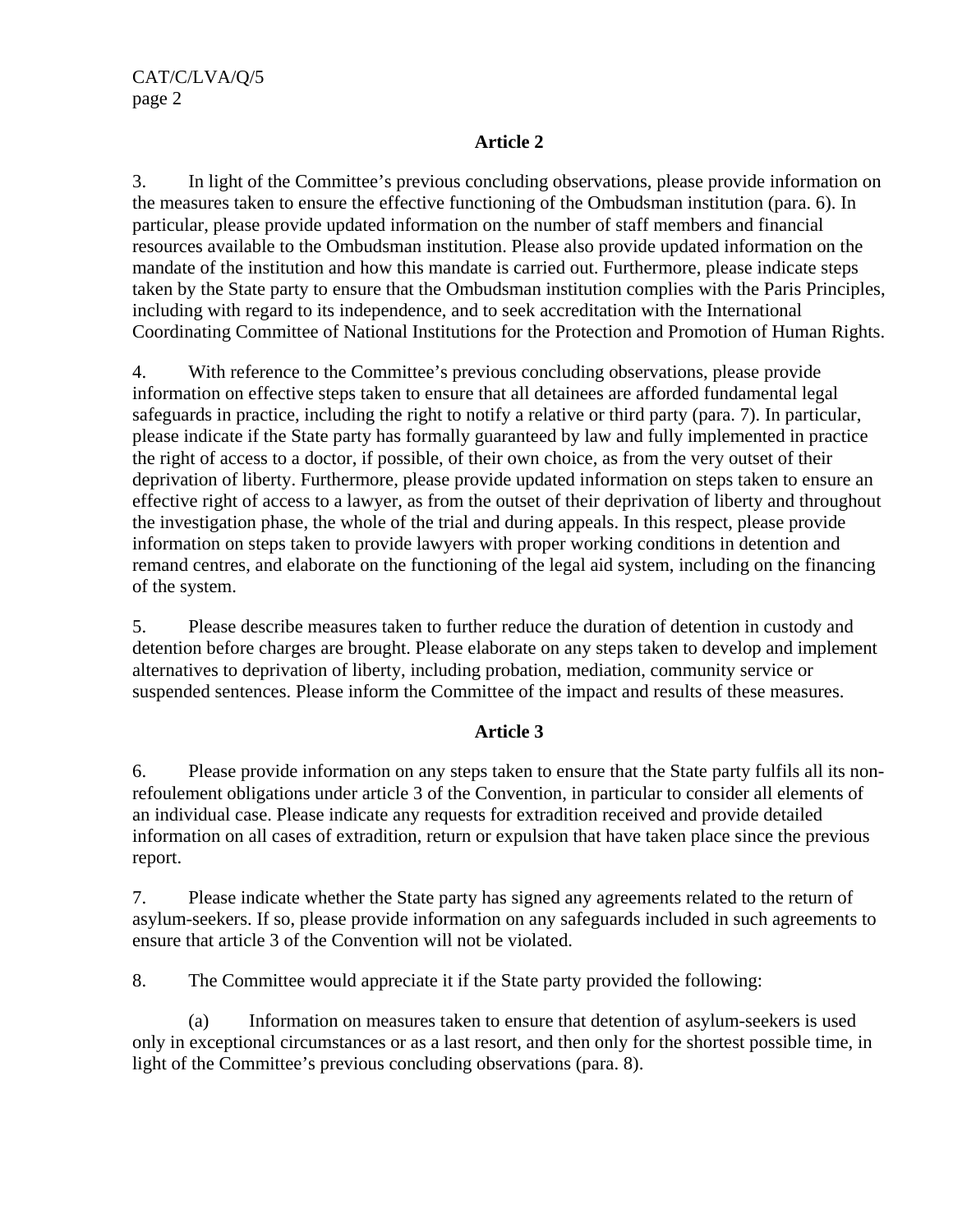(b) Details of measures taken to ensure that anyone detained under immigration law has effective means of challenging the legality of administrative decisions to detain, deport or return him/her. Do these measures include extending the time limits established under the accelerated asylum procedure, in particular in order to guarantee the possibility to lodge an effective appeal, as well as receiving legal aid in practice? In this respect, please provide data on the number of cases when asylum-seekers requested, and when they received, such legal aid.

(c) Detailed and disaggregated statistics on the number of persons seeking asylum in the State party and the number of such persons in detention.

(d) Information on the status of the draft law on asylum in Latvia.

9. Please provide information on measures taken to prevent, combat and punish violations of the rights under the Convention of stateless persons and non-citizens.

#### **Articles 5 and 7**

10. Please indicate whether the State party has rejected, for any reason, any request for extradition by another State of an individual suspected of having committed an offence of torture, and has started its own prosecution proceedings as a result, since the consideration of the previous report. If so, please provide information on the status and outcome of such proceedings.

#### **Article 10**

11. In light of the previous concluding observations, please provide:

 (a) Updated information on steps taken to further develop educational programmes to ensure that all law enforcement officials, prison staff, border guards and medical personnel are fully aware of the provisions of the Convention, that breaches will not be tolerated and will be investigated, and that offenders will be prosecuted (para. 9).

(b) Steps taken to ensure that all personnel receive specific training on how to identify signs of torture and ill-treatment and integrate the Istanbul Protocol into the training provided to physicians, including through the translation of the manual into Latvian.

(c) Information on whether the State party has developed and implemented a methodology to evaluate the implementation of its training and educational programmes, and its effectiveness and impact on the reduction of cases of torture and ill-treatment. If so, please also provide information on the content and implementation of such methodology, as well as on the results of the measures implemented.

#### **Article 11**

12. Pursuant the Committee's previous concluding observations, please provide information on measures taken to effectively and systematically monitor all places of detention, including by developing a comprehensive listing of all places of detention, including places of detention of aliens, as well as by establishing a central register of inmates (para. 14). In this respect, please indicate the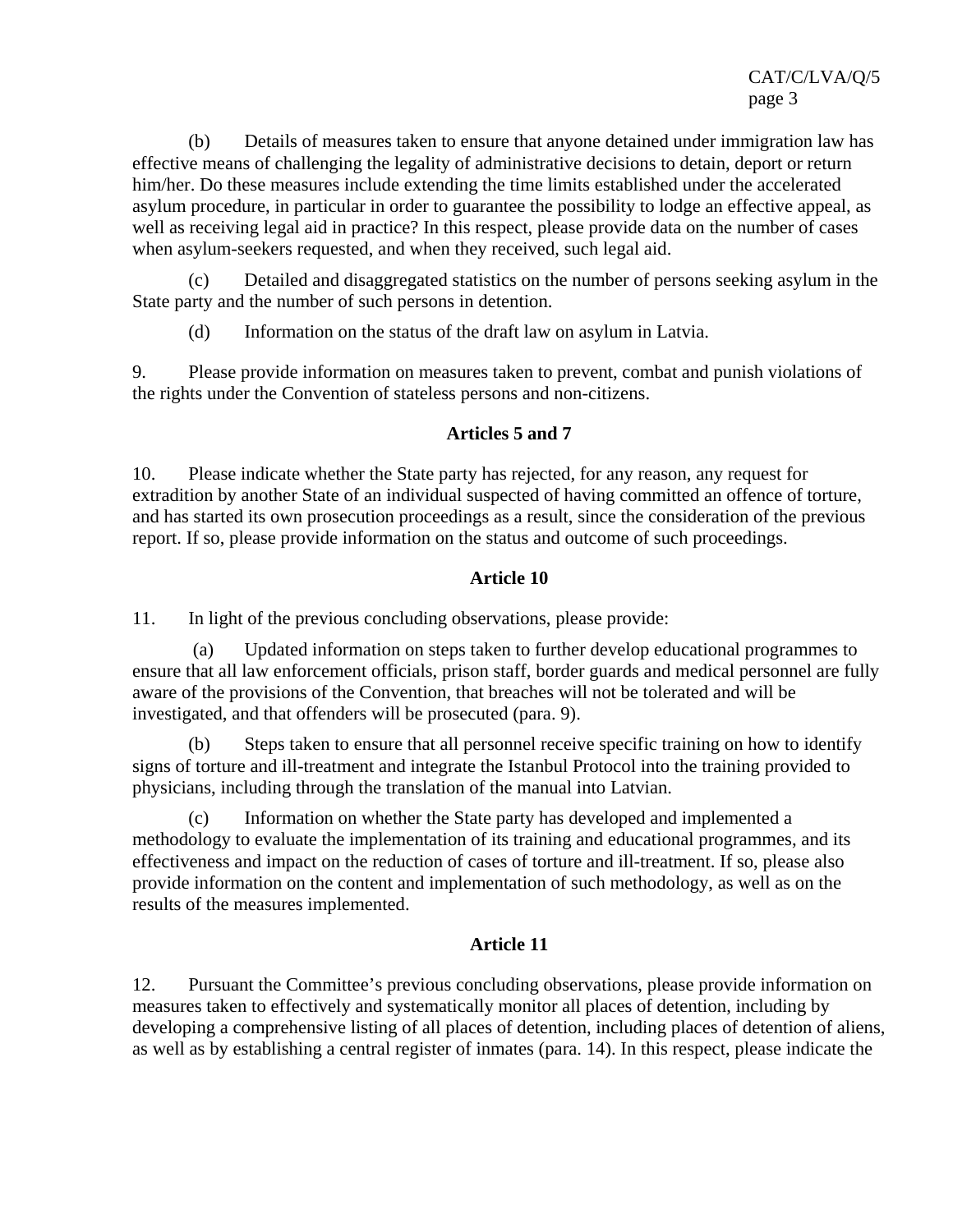CAT/C/LVA/Q/5 page 4

progress of the development of a common database which allows every detainee and/or convicted prisoner within the penitentiary system and the probation system to be located. Please provide updated information on the frequency of visits of the bodies authorized to inspect police detention facilities since the consideration of the previous report and, as appropriate, on the action taken following these visits.

#### **Articles 12 and 13**

13. In light of the Committee's previous concluding observations, please provide detailed information on further measures taken to ensure prompt, impartial and effective investigations into all allegations of torture and ill-treatment committed by law enforcement officials, and to bring the perpetrators to justice and impose appropriate sentences on those convicted. Please indicate if these investigations are undertaken by an independent body, as recommended by the Committee in its previous concluding observations (para. 17). Furthermore, please also indicate if the alleged suspects in prima facie cases of torture and ill-treatment are as a rule subject to suspension or reassignment during the process of investigation.

14. Please provide updated information on steps taken to establish an effective system to gather all statistical data relevant to the monitoring of the implementation of the Convention at the national level, including complaints, investigations, prosecutions and convictions of cases of torture and illtreatment, trafficking and domestic and sexual violence, as well as on compensation and rehabilitation provided to the victims (para. 22). Please provide the compiled data disaggregated by sex, age and ethnicity of the individual filing the complaint. In this respect, please provide information on the functioning and the data gathered by Statistics and Analysis Unit of the Internal Security Bureau of State Police. Furthermore, please describe measures taken to ensure that such data collection is not abused.

#### **Article 14**

15. Please describe steps taken to provide victims with redress and fair and adequate compensation, including the means for as full a rehabilitation as possible, and develop a specific programme for assistance of victims of torture and ill-treatment, as recommended by the Committee in its previous concluding observations (para. 18). Furthermore, information should be provided about any reparation programmes, including for treatment of trauma and other forms of rehabilitation, provided to victims of torture and ill-treatment, as well as allocation of adequate resources to ensure the effective functioning of such programmes. Please provide data on the number of victims who have received compensation and the amounts awarded in such cases, as well as on the number of victims who have received other forms of assistance, and specify which forms of assistance they received.

#### **Article 16**

16. In light of the Committee's previous concluding observations (para. 11), please provide information on steps taken by the State party to bring its legislation and practice as regards the arrest and detention of juvenile offenders fully into line with internationally adopted principles. In this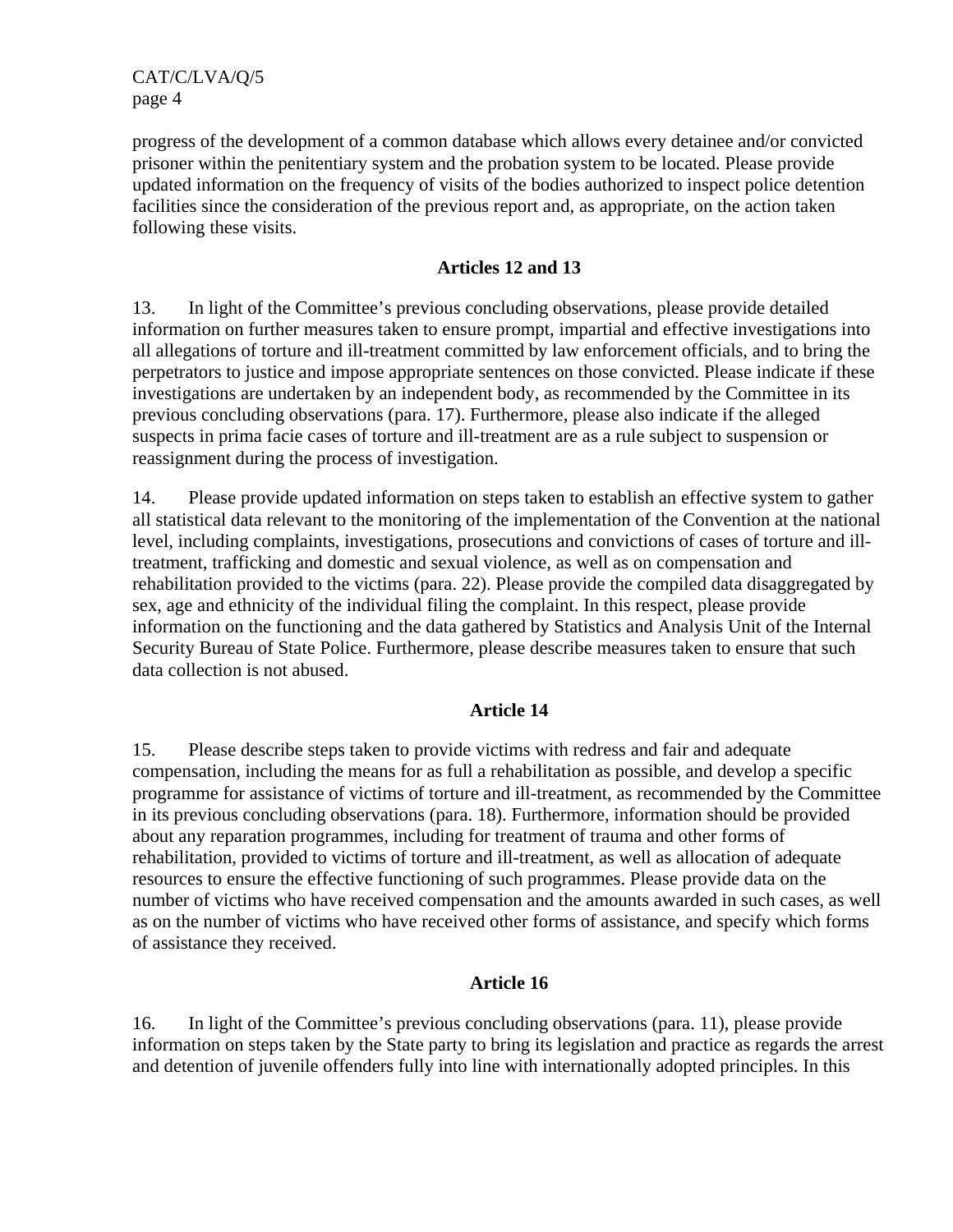respect, please indicate steps taken to ensure that deprivation of liberty, including pretrial detention, is used only in exceptional circumstances or as a last resort, and then only for the shortest possible time. Please elaborate on any steps taken to develop and implement alternatives to deprivation of liberty, including probation, mediation, community service or suspended sentences. Furthermore, please indicate if the State party has adopted an action plan based on the Basic Policy Guidelines for the Enforcement of Prisons Sentences and Detention of Juveniles for 2007-2013 and made the necessary resources available for its effective implementation and follow-up. Please provide detailed information on the implementation of these measures, as well as their impact and effectiveness.

17. Please describe steps taken to improve the living conditions in detention facilities for persons under the age of 18, as recommended by the Committee in its previous concluding observations (para. 11). In particular, please elaborate on the more contemporary and modern programmes aimed at re-socialization, as well as on the training programmes especially designed for prison personnel working with juveniles. Please provide detailed information on the implementation of such programmes on the living conditions in detention facilities for juveniles, as well as their effectiveness and impact.

18. With reference to the Committee's previous concluding observations (para. 12), please provide updated information on:

(a) Efforts undertaken to alleviate the overcrowding of penitentiary institutions. In this respect, please elaborate on the progress of renovation and construction of prisons in the context of the Concept on the Development of Penitentiaries, including the budgetary allocations, and on the application of alternative measures to imprisonment.

(b) Measures taken to further improve the overall living conditions in the detention facilities, including prisons, police short-term detention cells and detention centres for irregular immigrants. In particular, please elaborate on measures taken to provide adequate health-care facilities to prisoners and improve the regime applicable to life-sentenced prisoners, as recommended by the European Committee for the Prevention of Torture and Inhuman or Degrading Treatment or Punishment (CPT/Inf (2008) 15, paras. 53-55 and 63).

Please provide detailed information on the implementation of these measures, as well as their effectiveness and impact on overcrowding and living conditions.

19. Please inform the Committee on steps taken to monitor and document incidents of interprisoner violence and provide the Committee with the compiled data disaggregated by relevant indicators. Please indicate if the State party has used this data to develop appropriate prevention strategies. If so, please elaborate on the content of such strategies and their impact on reducing the number of cases of inter-prisoner violence. Furthermore, please describe steps taken to ensure that, whenever injuries are recorded by a doctor which are consistent with allegations of inter-prisoner violence, the matter is immediately brought to the attention of the relevant prosecutor and a preliminary investigation is initiated by him or her.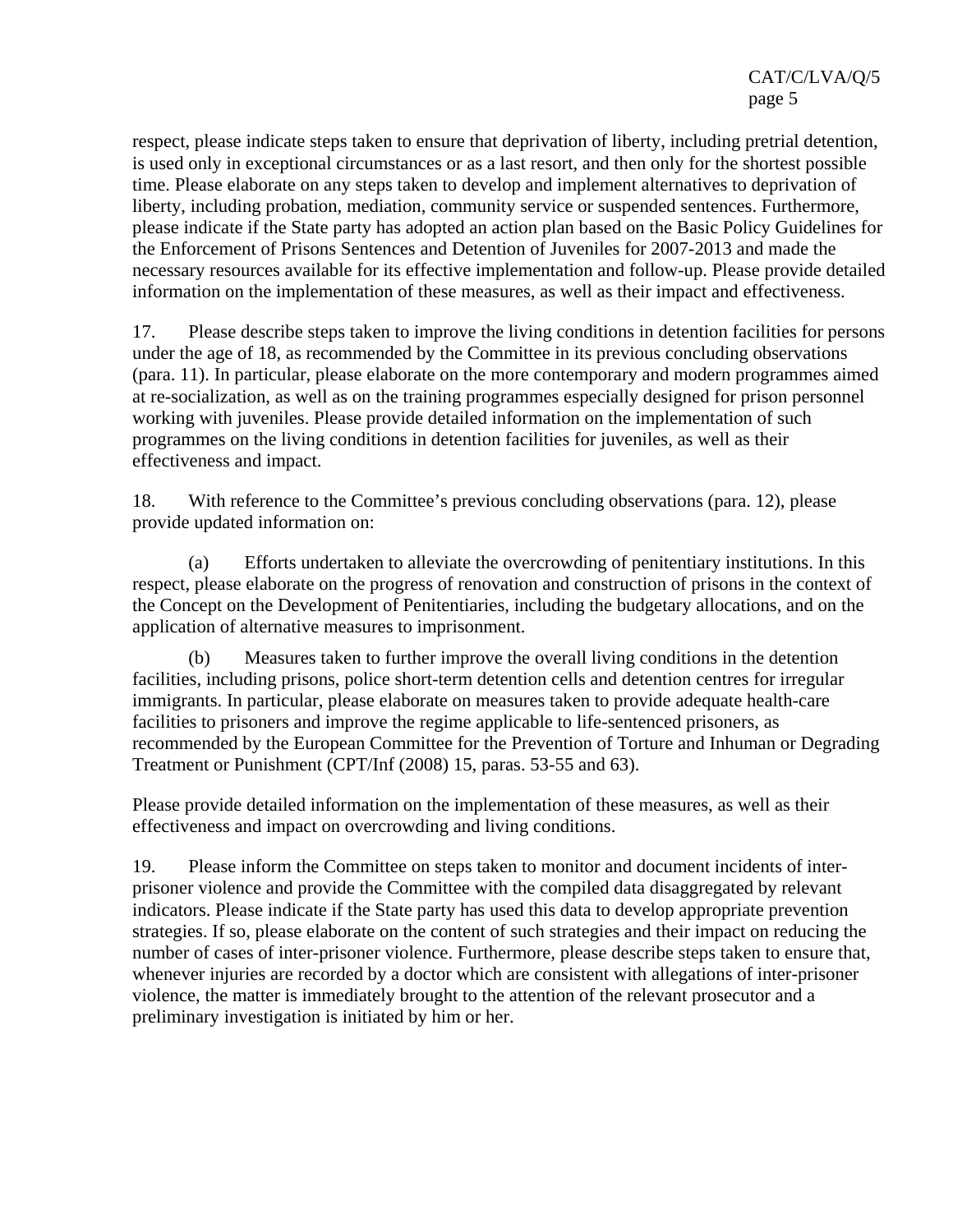20. In its previous concluding observations, the Committee expressed its concern that the Law on the Procedure of Holding Detainees (which sets standards for conditions of detention in police short-term detention cells) does not apply to cells in small police stations (para. 10). Please provide information on steps taken by the State party to address this concern. Furthermore, please elaborate on the Law on the Procedure of Holding Detainees. Does this law set standards for all places of deprivation of liberty and, if so, what are these standards? Please also indicate if police short-term detention cells are still used for prolonged periods of detention.

21. In light of the Committee's previous concluding observations, please provide information on steps taken to prevent suicide and self-harm risks in custody (para. 13). In this respect, please indicate if the State party has adopted a suicide prevention policy for prisons, including screening, reporting, data collection, training and education, and established social rehabilitation units for prisoners, as well as ensured that all incidents of suicide and other sudden death are promptly and effectively investigated. Information should also be provided on the implementation of these measures, and their effectiveness and impact on the number of suicides and sudden deaths. Please provide data on the number of suicides and other sudden deaths in detention facilities.

22. In its previous concluding observations, the Committee expressed its concern about the conditions in psychiatric institutions and hospitals (para. 15). Please provide updated information on steps taken to address this concern, including by establishing guidelines on the use of physical restraints and limiting the use of solitary confinement as a measure of last resort, for as short a time as possible under strict supervision and with a possibility of judicial review. Please also indicate whether the State party has adopted the draft programme on improvement of the mental health of the population for 2008-2013. If so, please elaborate on its content and impact on, inter alia, the conditions in psychiatric institutions and hospitals. Furthermore, please provide updated information on the impact of the amendments to the Medical Treatment Law on the conditions in psychiatric institutions and hospitals.

23. Pursuant the Committee's previous concluding observations, please provide information on measures taken to send a clear and unambiguous message to all levels of the police force hierarchy that torture, excessive use of force and ill-treatment are unacceptable and ensure that law enforcement officials only use force when strictly necessary and to the extent required for their performance of their duty. In this respect, please elaborate on the steps taken to enforce the 2003 Professional Ethics and Conduct Code of the State Police Personnel. Furthermore, please indicate whether the State party applies sanctions in these cases that are proportional with the offences and collects statistics on disciplinary penalties imposed (para. 16).

24. In light of the Committee's previous concluding observations (para. 20), please provide:

(a) Details of further efforts undertaken to prevent, combat and punish violence against women and children, including domestic violence. Do these efforts include incorporating a definition of domestic violence into its Criminal Code and recognizing marital rape as a specific crime? Please indicate the effectiveness and impact of these efforts in reducing cases of violence against women and children.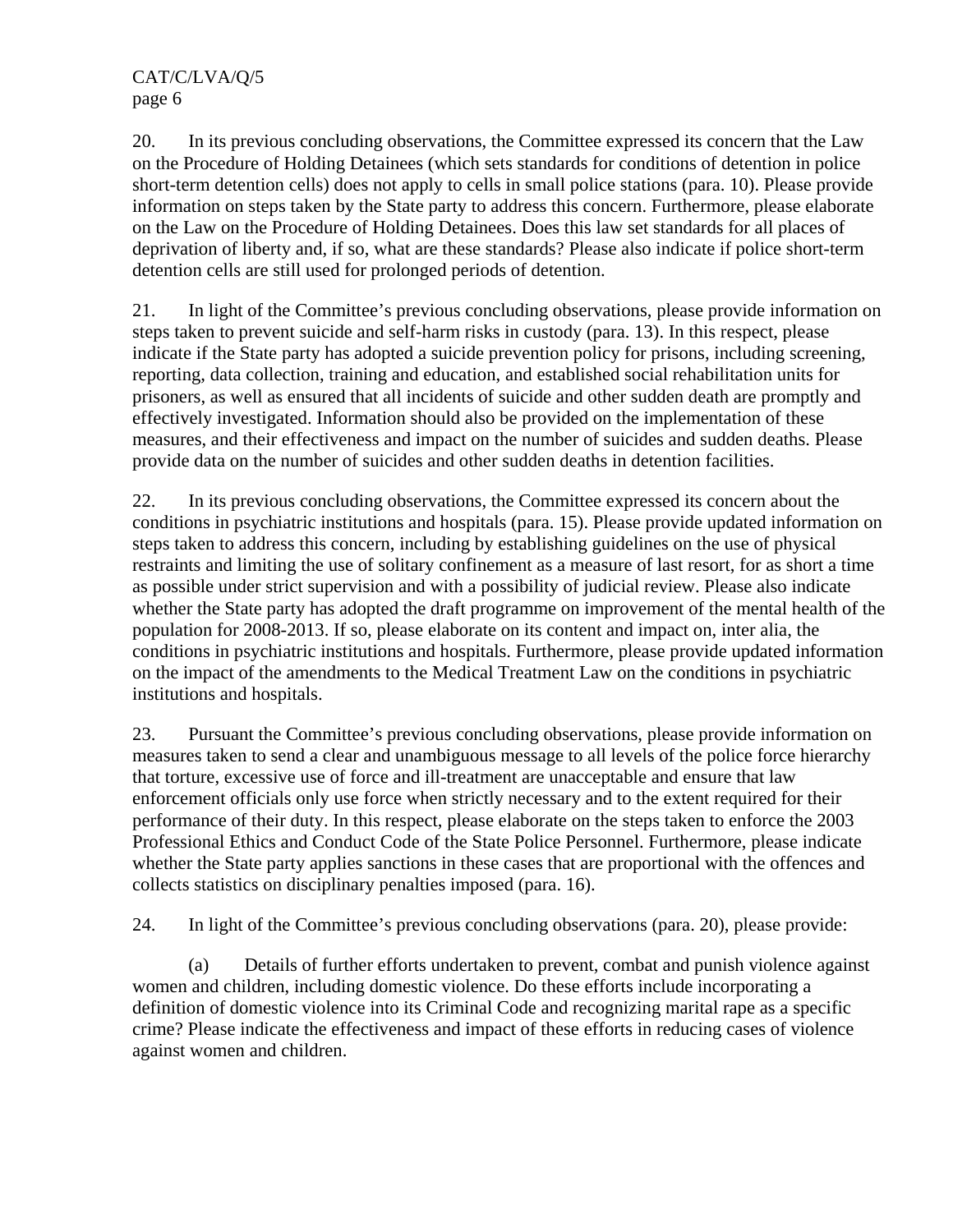(b) Information on whether the State party participates directly in rehabilitation and legal assistance programmes and conducts broader awareness campaigns for officials who are in direct contact with the victims. Please also elaborate on the content and implementation of the draft programme on gender equality for 2007-2010, the action plan to prevent sexual and gender-related criminal offences and the action plan for 2004-2013 of the State family policy document, as well as on the impact and effectiveness of these measures.

(c) Statistical data on the number of complaints relating to domestic violence and the related investigations, prosecutions, convictions and sanctions, as well as on compensation provided to victims.

25. With respect to violence against children, the Special Rapporteur on the sale of children, child prostitution and child pornography expressed her concern about sexual exploitation of children, including the increase of pornography and child sex tourism (A/HRC/12/23/Add.1). Please provide information on measures taken to address this concern.

26. With reference to the Committee's previous concluding observations (para. 19), please provide updated information on measures taken to:

(a) Combat discrimination against and ill-treatment of vulnerable groups, in particular Roma and the lesbian, gay, bisexual and transgender (LGBT) community. In this respect, please provide information on steps taken to adopt comprehensive hate crime legislation and strictly enforce the existing relevant legislation and regulations providing for sanctions.

(b) Achieve a multicultural composition and adequate training and instruction of the law enforcement bodies and prosecutors in order to improve the implementation of this legislation.

(c) Ensure prompt, impartial and thorough investigations into all acts motivated by such discrimination and prosecute and punish perpetrators, including law enforcement officials, with appropriate penalties which take into account the grave nature of their acts.

Please provide information on the implementation and content of the National Action Plan "Roma in Latvia 2007-2009" and National Programme for the Promotion of Tolerance 2005-2009 and 2009- 2013, as well as on the funding made available for the implementation of these programmes. Data should also be provided on the effectiveness and the impact of all these measures in reducing cases of racially motivated crimes. In this respect, please also inform the Committee of steps taken to systematically collect data on racially motivated crimes.

27. The Committee and the Special Rapporteur on contemporary forms of racism, racial discrimination, xenophobia and related intolerance have recommended that the State party simplify and facilitate the naturalization process and integration of non-citizens and stateless persons, as well as implement the commitments established by the Convention on the Reduction of Statelessness of 1961 (CAT/C/LVA/CO/2, para. 19, and A/HRC/7/19/Add.3, para. 88). Please provide information on measures taken in response to those recommendations.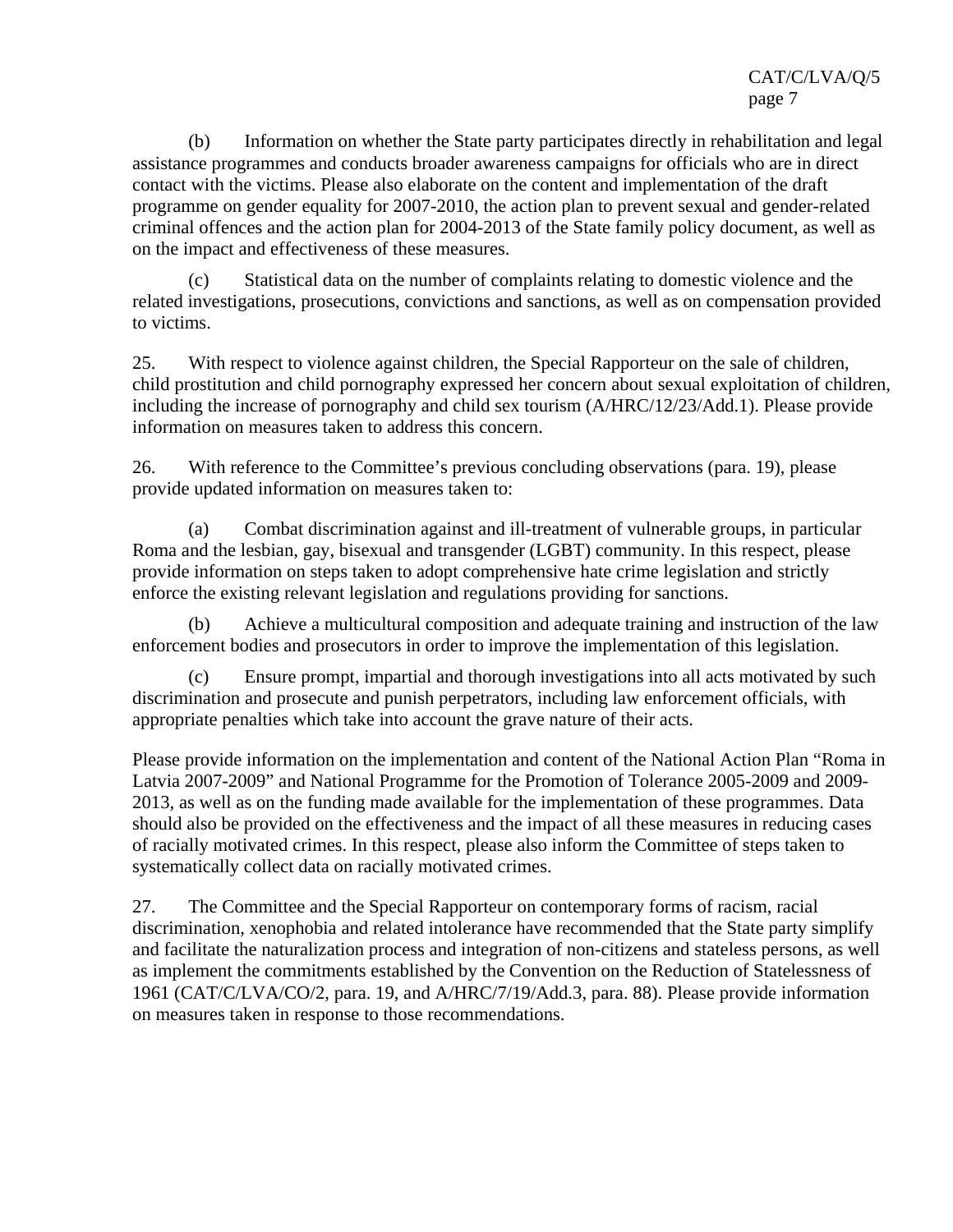#### CAT/C/LVA/Q/5 page 8

28. Please provide information on:

(a) Measures taken to prosecute and punish trafficking in persons, including through the strict application of relevant legislation. Please indicate whether the State party conducts nationwide awareness-raising campaigns, provides adequate programmes of assistance, recovery and reintegration for victims of trafficking and conducts training for law enforcement officials, migration officials and border police on the causes, consequences and incidence of trafficking and other forms of exploitation. Data should also be provided on the effectiveness and impact of these measures in reducing cases of trafficking.

(b) Complaints, investigations, prosecution, convictions and compensation provided to victims in cases of human trafficking.

#### **Other issues**

29. Please indicate the practical measures taken with a view to the ratification of the Optional Protocol to the Convention since the previous concluding observations.

30. Please indicate which steps have been made to accept the competence of the Committee under articles 21 and 22 of the Convention, as recommended by the Committee in its previous concluding observations (para. 25).

31. The Committee notes it has not received the follow-up information from the State party as requested by the Committee in paragraph 28 of the previous concluding observations. A reminder to this effect was sent by the Special Rapporteur for follow-up to concluding observations in its letter sent on 29 April 2009. Please provide the information requested.

32. Please provide updated information on measures taken by the State party to respond to any threats of terrorism and please describe if, and how, these measures have affected human rights safeguards in law and practice and how it has ensured that those measures taken to combat terrorism comply with all its obligations under international law. Please describe the relevant training given to law enforcement officers, the number and types of convictions under such legislation, the legal remedies available to persons subjected to anti-terrorist measures, whether there are complaints of non-observance of international standards, and the outcome of these complaints.

#### **General information on the national human rights situation, including new measures and developments relating to the implementation of the Convention**

33. Please provide detailed information on the relevant new developments on the legal and institutional framework within which human rights are promoted and protected at the national level that have occurred since the previous periodic report, including any relevant jurisprudential decisions.

34. Please provide detailed relevant information on the new political, administrative and other measures taken to promote and protect human rights at the national level since the previous periodic